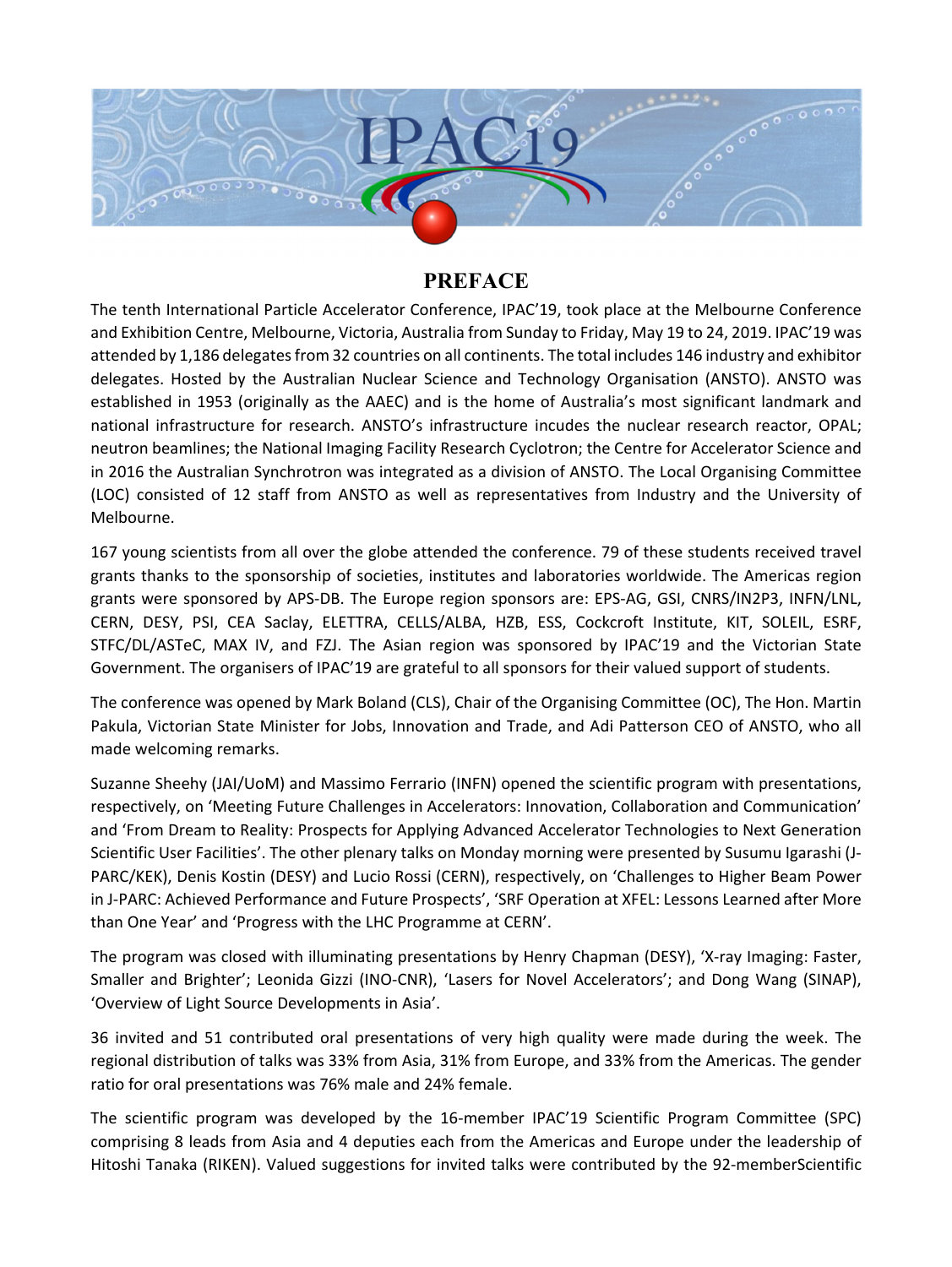Advisory Board (SAB) representing accelerator laboratories world-wide. Oral sessions were grouped according to the eight IPAC Main Classifications, with Poster Sessions Grouped according to Sub Classifications. The conference program spanned four and a half days, with plenary talks on Monday and Friday mornings and on Thursday afternoon for the Accelerator Awards Ceremony. All other sessions were composed of two invited or contributed talks in parallel.

Four Poster Sessions were held each afternoon on Monday through Thursday, during which 1341 posters from 215 institutions were scheduled for presentation. 167 students from 72 institutions, representing 17 countries, attended IPAC'19, with 79 students supported via the student grant programme. The Sunday afternoon student poster session was again a successful event and saw 130 student posters presented and was judged by a team of 28 judges, organised by Toshiyuki Mitsuhashi (KEK).

These proceedings contain the reports of 1441 total contributions. The regional breakdown is 30% Asia, 26% Americas and 44% Europe. The breakdown by Main Class is as follows: MC1 Circular and Linear Colliders, 105 contributions; MC2 Photon Sources and Electron Accelerators, 289 contributions; MC3 Novel Particle Sources and Acceleration Technologies, 120 contributions; MC4 Hadron Accelerators, 181 contributions; MC5 Beam Dynamics and EM Fields, 202 contributions; MC6 Beam Instrumentation, Controls, Feedback, and Operational Aspects, 198 contributions; MC7 Accelerator Technology, 279 contributions; MC8 Applications of Accelerators, Tech Transfer and Industrial Relations, 50 contributions.

The scientific program was supplemented by a variety of special sessions and events.

A special session on Diversity in Accelerator Physics was held on the Wednesday evening. This event saw two great presentations by Dr. Robert Appleby (UMAN) and Prof. Cordelia Fine (UoM) on different aspects of Diversity and the importance of public engagement in increasing diversity in our field. This was followed by an introduction to a Wikipedia based 'Edit-a-thon' project set up to increase the visibility of our diverse community of accelerator physicists and their contributions to science. Approximately 100 delegates participated in this event.

The Industry Session was held on Wednesday and was based on the theme of building successful partnership between industry and academia. Presentations were given by Lucia Sabbatini (INFN), 'The LATINO Project - An Italian Perspective on Connecting SMEs with Research Infrastructures'; Chris Philpott (Buckley Systems), 'The light at the end of the tunnel: Light Source lessons learned'; Brian Jurczyk (Starfire Industries), 'Developing a Deployable 4-MeV Deuteron RFQ Linac for Industrial and Security Applications: Insights from a Small Business Perspective' and Michelle Shinn (US Department of Energy), 'DOE, Office of Nuclear Physics' Small Business Innovative Research (SBIR) Program'.

The APS again offered a "breakfast and learn" tutorial for aspiring authors and referees on Tuesday morning which was well attended, as well as its traditional 'Meet the editors' event on Wednesday evening, providing delegates with a chance have discussions about the Physical review journals directly with the editors.

The industrial exhibition took place from Monday to Thursday. Industrial exhibitors (62 companies) occupied 67 booths at which they presented their high technology products and services to the delegates. This industrial exhibition area featured a central networking lounge to facilitate discussion and was co-located with the poster areas. It must be acknowledged that the conference would not be possible in its present format without the generous support of the IPAC industry exhibitors and sponsors. 5 learned societies exhibited at desks during the same 4-day period.

IPAC'19 hosted a range of satellite meetings, including SPC meetings of LINAC'19 and IPAC'20 as well as the ARC Imaging CoE, XFEL serial Crystallography workshop 2019 and the NST 4 Health Conference.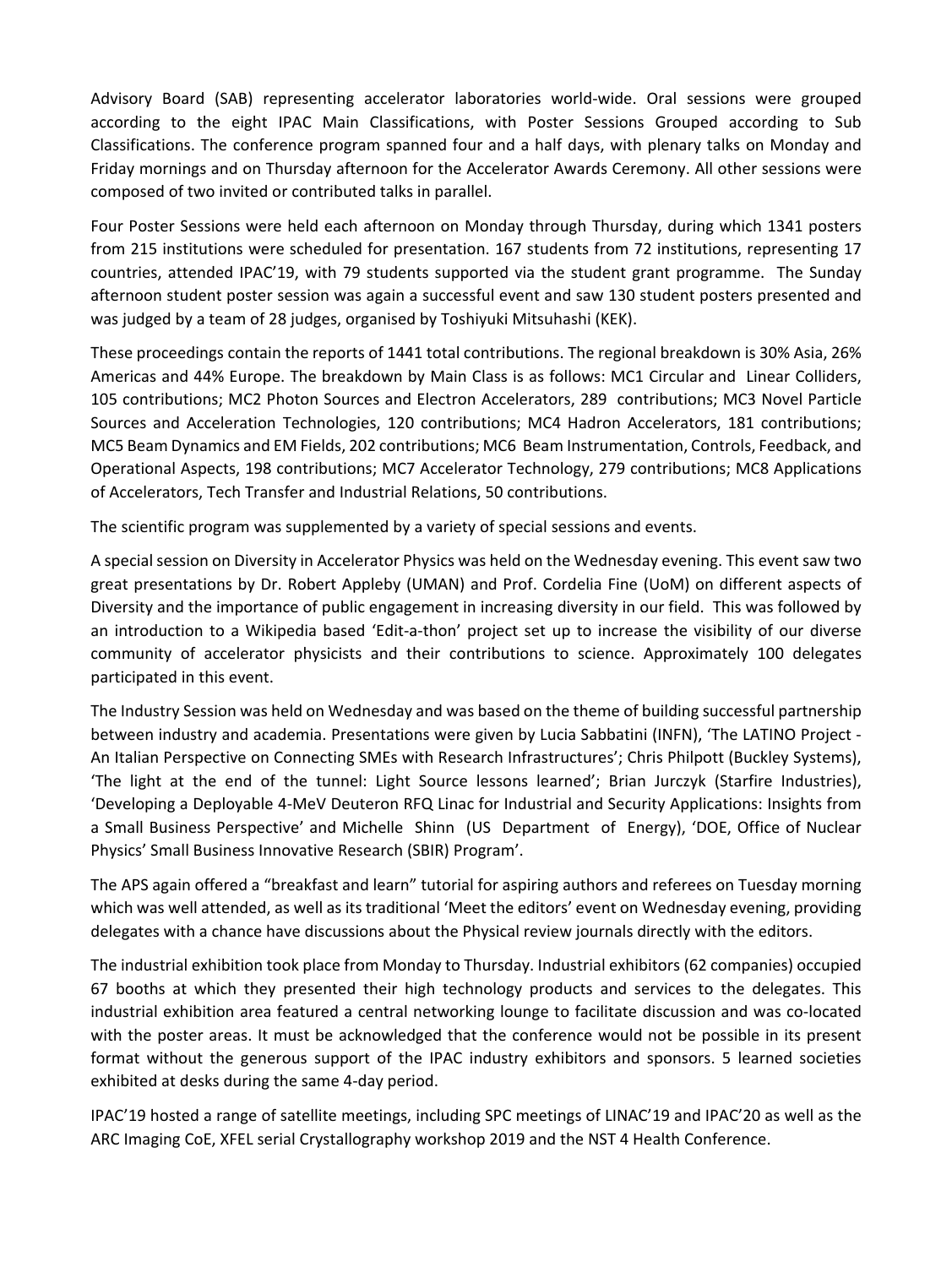The 2019 Asian Committee for Future Accelerators (ACFA) and IPAC'19 were honoured to announce the following awards during the awards session:

The Xie Jialin Prize for outstanding work in the accelerator field, with no age limit was awarded to Prof. Vittorio Giorgio Vaccaro "For his pioneering studies on instabilities in particle beam physics, the introduction of the impedance concept in storage rings and, in the course of his academic career, for disseminating knowledge in accelerator physics throughout many generations of young scientists."

The Nishikawa Tetsuji Prize for a recent, significant, original contribution to the accelerator field, with no age limit was awarded to Prof. Vladimir Shiltsev, "For his original work on electron lenses in synchrotron colliders, his outstanding contribution to the construction and operation of high-energy, high-luminosity hadron colliders and for his tireless leadership in the accelerator community."

The Hogil Kim Prize for a recent, significant, original contribution to the accelerator field, awarded to an individual in the early part of his or her career was awarded to Dr. Xueqing Yan, "For his demonstration of new experimental technique of phase-stable laser acceleration of protons and ions, in overcoming the challenges to producing high-quality beams and leading the way to realising future medical accelerators."

The Mark Oliphant Prize for a student registered for a Ph.D. or diploma in accelerator physics or engineering, or to a trainee accelerator physicist or engineer in the educational phase of his or her professional career was awarded to James MacArthur, "For his contribution to free electron laser electron beam dynamics, especially the analysis of the self-modulation mechanism, and experiments leading to sub-femtosecond pulse generation."

The prizes for best student posters were awarded to Daniel Bafia, (Fermilab & Illinois Institute of Technology) for "Understanding and Pushing the Limits of Nitrogen Doping"; and Nazanin Samadi, (CLS, University of Saskatchewan): "Application of a Phase Space Beam Position and Size Monitor for Synchrotron Radiation".

Two special awards were presented at IPAC'19 in remembrance of Greg LeBlanc, Head of accelerator science at the Australian Synchrotron and LOC chair, who sadly passed away in December 2018. The two awards are for a significant and original contribution to IPAC'19: by an individual in the early part of his or her career (up to five years after their terminal degree); and by a technical staff and/or operator. They were awarded to Dr. Tessa Charles "For her research in the theory and analysis of the first measurements of the caustic nature of trajectories in bunch compressors." and Dr. Filippos Toufexis. "For his work in radio-frequency devices, including crab cavities, radio-frequency undulators, and W-band parallel-coupled power extraction structures."

The proceedings of IPAC'19 are published on the JACoW site (www.jacow.org). The processing of the electronic manuscripts was achieved on-site by the 30 strong JACoW team from 24 different institutions prior to, and during the conference. The team, led by David Button (ANSTO), and Volker RW Schaa (GSI), includes "seasoned experts" who also trained less experienced volunteers.

The JACoW Collaboration is formed by electronic publishing experts and technicians volunteered by laboratories worldwide. Tasks performed by the proceedings office include: author reception, processing of contributions and transparencies, checking that references are formatted to journal standards, and crosschecking of titles and authors. Setting up the computers and internet network, presentations management and poster session management were a collaborative effort between the LOC and JACoW. Thanks to the work of this dedicated team, a pre-press version with all on time author's submissions published totalling more than 1,200 contributions by the last day of the conference. The final version was published at the JACoW site just weeks after the conference. This is yet another impressive record set by the JACoW Collaboration, which